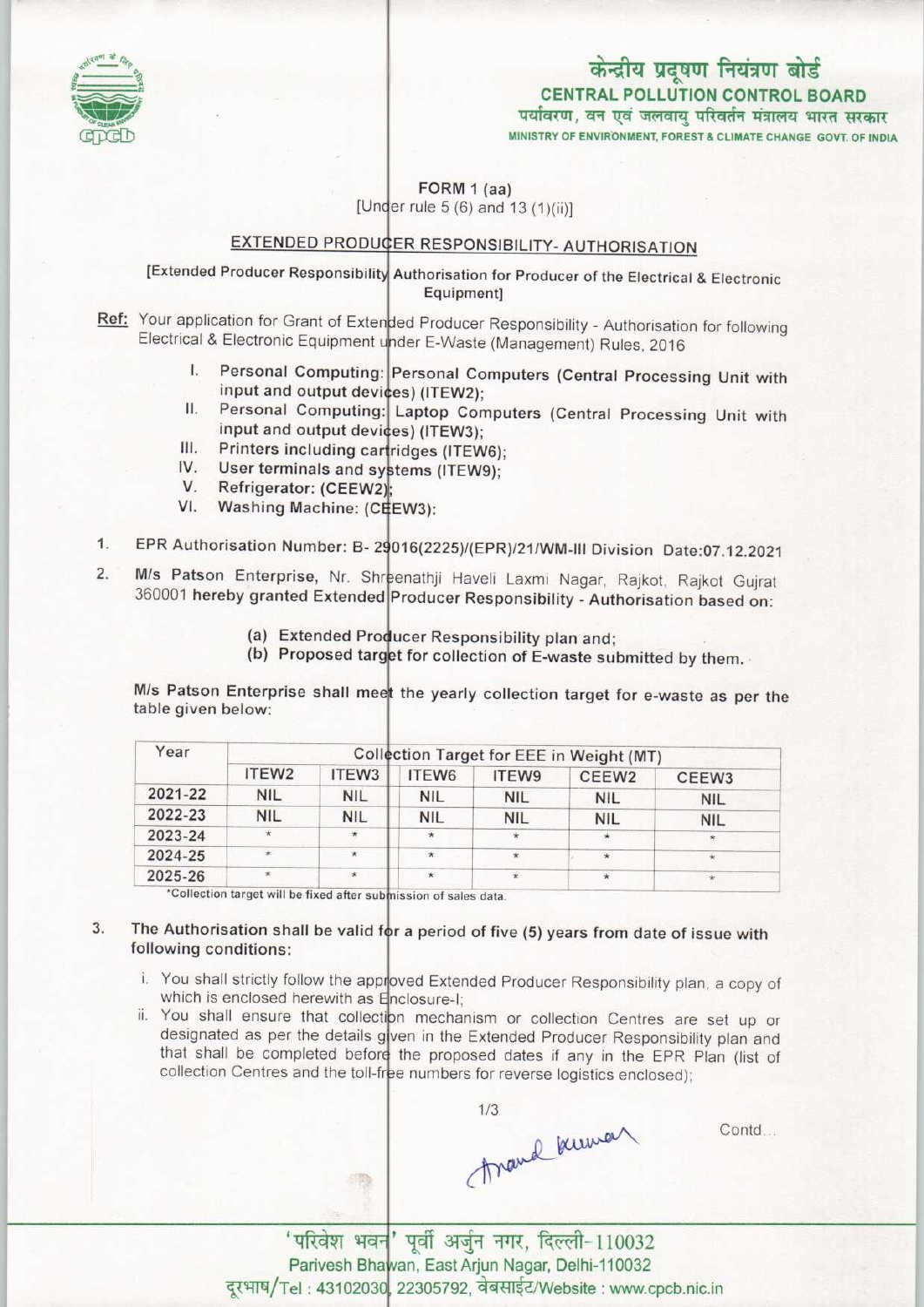

From pre page....

- iii. You shall ensure that  $a||$  the collected e-waste is channelized to your dismantler/recycler M/s E-waste Recycler India, Shed No 15 Roz ka Meo Industrial area Nuh and records shall be maintained at recycler/dismantler and your end
- iv. You shall maintain records, in Form-2 of these Rules, of e-waste and make such records available for scrutiny by Central Pollution Control Board
- v. You shall file annual returns in Form-3 to the Central Pollution Control Board on or before 30th day of June following the financial year to which that returns relates.

## vi. General Terms & Conditions of the Authorisation:

- a. The authorisation shall comply with provisions of the Environment (Protection) Act 1986 and the E-waste (Management) Rules, 2016 made there under 1986 and the E-waste (Management) Rules, 2016 made there under;<br>b. The authorisation or its renewal shall be produced for inspection at the request of
- an officer authorised by the Central Pollution Control Board an officer authorised by the Central Pollution Control Board;<br>
c. Any change in the approved Extended Producer Responsibility plan should be
- informed to Central Pollution Control Board within 15 days on which decision shall be communicated by Central Pollution Control Board within sixty days; be communicated by Central Pollution Control Board within sixty days;<br>d. It is the duty of the authorised person to take prior permission of the Central
- Pollution Control Board to close down any collection centre/points or any other facility which are part of the EPR plan; facility which are part of the EPR plan;<br>e. An application for the renewal of authorisation shall be made as laid down in sub-
- rule (vi) of rule of 13(1) the  $E$  Waste (Management) Rules, 2016; F. The approached for the energy of authorisation shall be made as laid down in sub-<br>rule (vi) of rule of 13(1) the E-Waste (Management) Rules, 2016;<br>f. The Board reserves right to cancel/amend/revoke the authorisation at
- per the policy of the Board or Government.

### vii. Additional Conditions: -

- a) That the applicant will submit annual sales data along with annual returns
- b) That the applicant has to ensure that the addresses of collection points provided by them in their EPR Plan are correct and traceable and the collection points/centres are functional;
- c) That the applicant will submit revised application for grant of EPR Authorisation in case of applicant adding/changing PRO or changing its EPR Plan

 $2/3$ france Kerner

Contd...